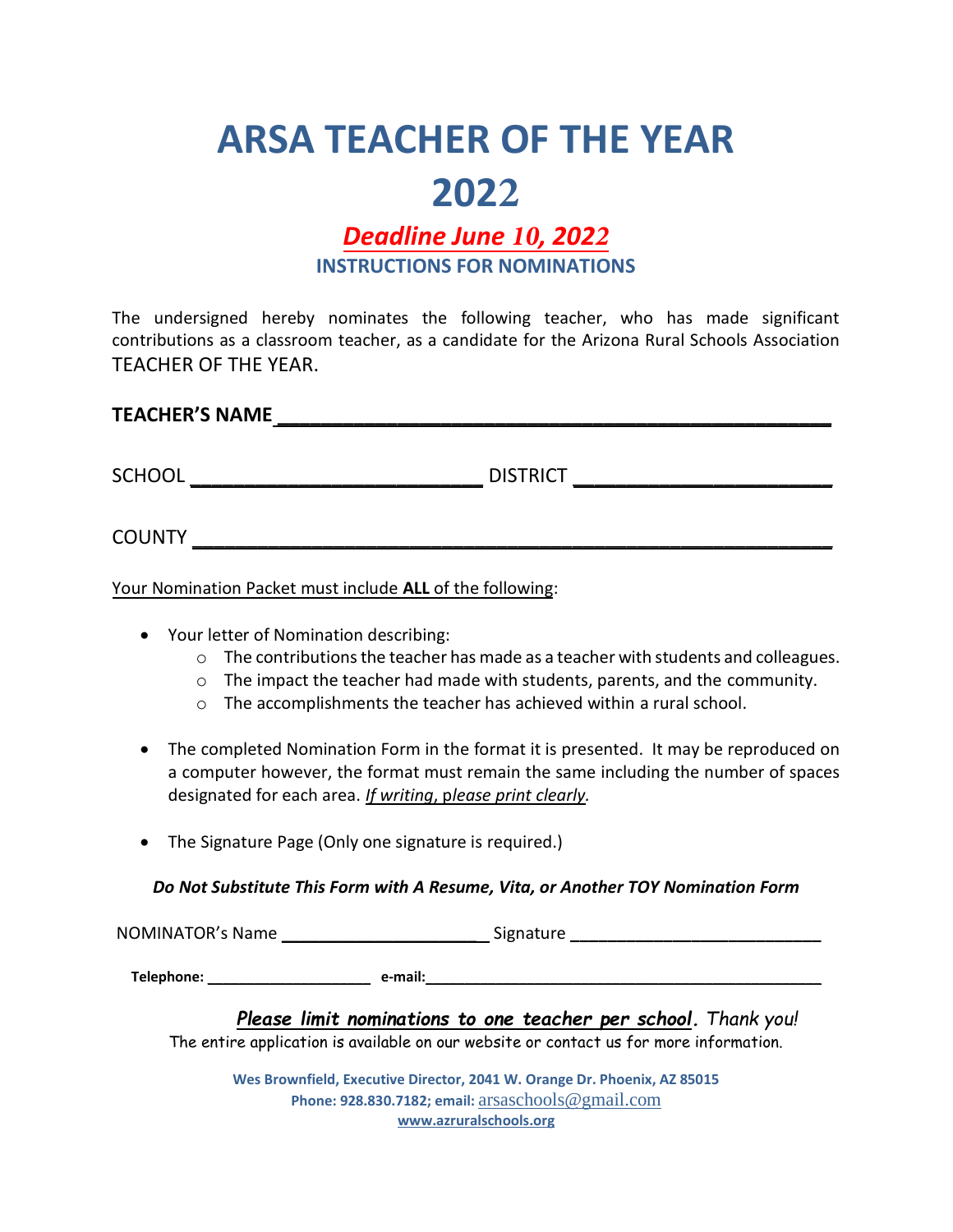## **ARSA TEACHER OF THE YEAR NOMINATION FORM**

| <b>School Contact Information:</b><br>Major/Minor<br>Degree/Cert<br>College/University<br>Dates                                                                                           | Nominee's Name: |  |       |
|-------------------------------------------------------------------------------------------------------------------------------------------------------------------------------------------|-----------------|--|-------|
|                                                                                                                                                                                           |                 |  |       |
|                                                                                                                                                                                           |                 |  |       |
| (If submitting electronically, please use phone number in place of signatures for verification purposes.)                                                                                 |                 |  |       |
|                                                                                                                                                                                           |                 |  |       |
|                                                                                                                                                                                           |                 |  |       |
|                                                                                                                                                                                           |                 |  |       |
|                                                                                                                                                                                           |                 |  |       |
|                                                                                                                                                                                           |                 |  |       |
| (If submitting electronically, please use phone number in place of signatures for verification purposes.)<br><b>Nominee's Home Contact Information:</b><br><b>B. Educational History:</b> |                 |  |       |
|                                                                                                                                                                                           |                 |  |       |
|                                                                                                                                                                                           |                 |  |       |
| <b>C. Teaching Experience:</b>                                                                                                                                                            |                 |  |       |
|                                                                                                                                                                                           |                 |  |       |
| School<br><b>District Location</b><br>Position & Grade Level                                                                                                                              |                 |  | Dates |